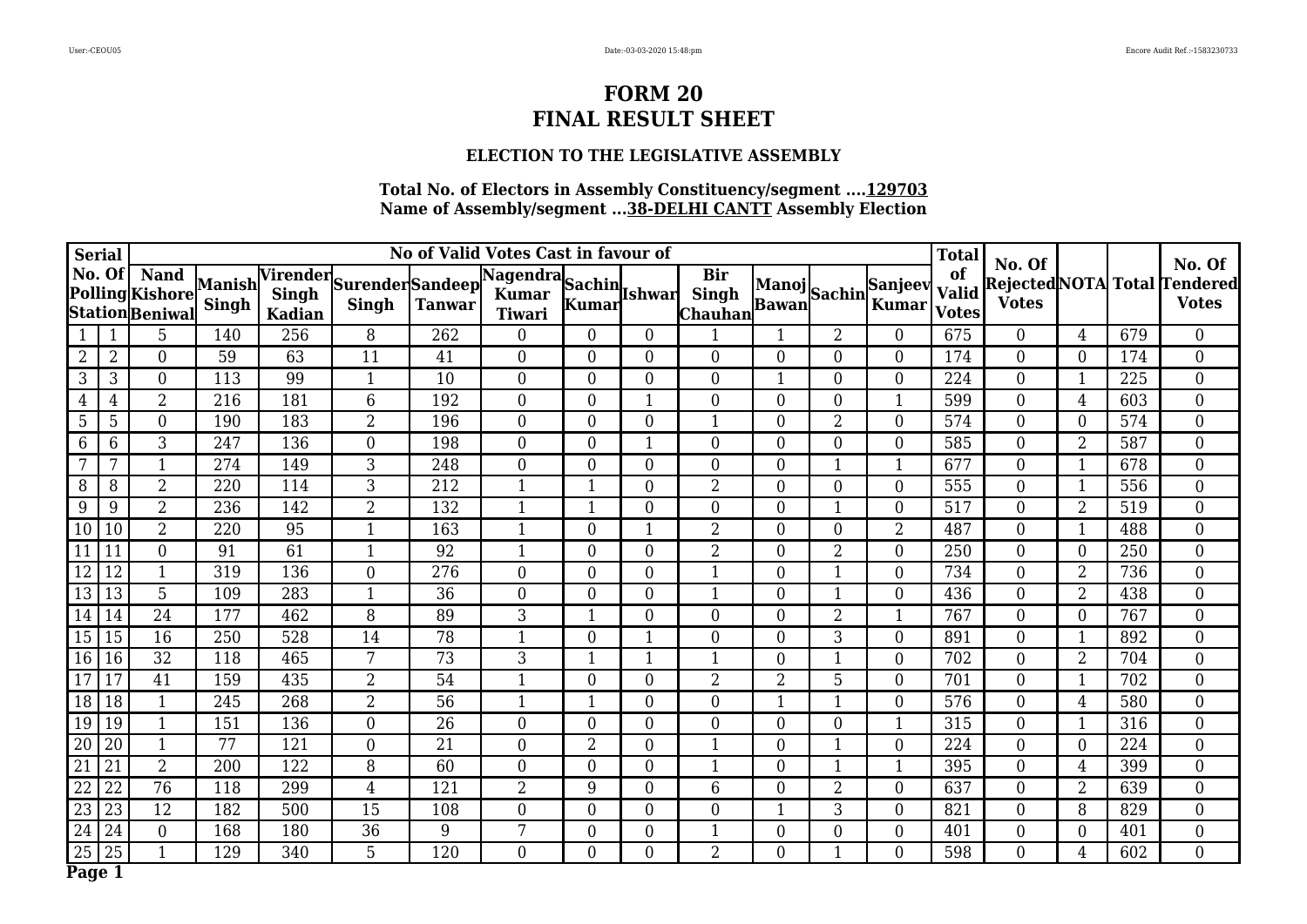### **ELECTION TO THE LEGISLATIVE ASSEMBLY**

| <b>Serial</b>   | No of Valid Votes Cast in favour of |                                                          |              |               |                                           |                  |                                         |                |                  |                                        |                  |                | <b>Total</b>                |                                    |                        |                | No. Of |                                                     |
|-----------------|-------------------------------------|----------------------------------------------------------|--------------|---------------|-------------------------------------------|------------------|-----------------------------------------|----------------|------------------|----------------------------------------|------------------|----------------|-----------------------------|------------------------------------|------------------------|----------------|--------|-----------------------------------------------------|
| No. Of          |                                     | <b>Nand</b><br>Polling Kishore Manish<br>Station Beniwal | <b>Singh</b> | <b>Kadian</b> | Virender Surender Sandeep<br><b>Singh</b> | <b>Tanwar</b>    | Nagendra Sachin Ishwar<br><b>Tiwari</b> | Kumar          |                  | <b>Bir</b><br><b>Singh</b><br> Chauhan |                  |                | Manoj<br>Bawan Sachin Kumar | of<br><b>Valid</b><br><b>Votes</b> | No. Of<br><b>Votes</b> |                |        | <b>Rejected NOTA</b> Total Tendered<br><b>Votes</b> |
| 26              | 26                                  |                                                          | 224          | 433           | $\overline{2}$                            | 253              | 2                                       |                |                  | 5                                      | 0                | $\Omega$       | $\Omega$                    | 922                                | $\overline{0}$         | 3              | 925    | $\boldsymbol{0}$                                    |
| 27              | 27                                  | $\overline{4}$                                           | 128          | 368           | 3                                         | 186              | $\boldsymbol{0}$                        |                | $\boldsymbol{0}$ | $\overline{0}$                         | 3                | $\overline{2}$ | $\overline{0}$              | 695                                | $\overline{0}$         | 3              | 698    | $\boldsymbol{0}$                                    |
| 28              | 28                                  | $\mathbf{1}$                                             | 46           | 36            | 7                                         | $5\,$            | 0                                       | $\overline{0}$ | $\overline{0}$   | $\overline{0}$                         | $\overline{0}$   |                | $\overline{0}$              | 96                                 | $\mathbf{0}$           | 0              | 96     | $\boldsymbol{0}$                                    |
| 29              | 29                                  | $\overline{2}$                                           | 19           | 16            | $\mathbf{1}$                              | 12               | $\boldsymbol{0}$                        | $\overline{0}$ | $\boldsymbol{0}$ | $\boldsymbol{0}$                       | 1                | $\overline{0}$ | $\overline{0}$              | 51                                 | $\overline{0}$         | $\overline{0}$ | 51     | $\boldsymbol{0}$                                    |
| 30              | 30                                  | $\overline{2}$                                           | 134          | 150           | 7                                         | 16               | $\boldsymbol{0}$                        | $\overline{0}$ | $\overline{0}$   | 3                                      | $\overline{0}$   | $\Omega$       | $\overline{0}$              | 312                                | $\mathbf{0}$           | 3              | 315    | $\boldsymbol{0}$                                    |
| 31              | 31                                  | $\overline{4}$                                           | 150          | 257           | $\boldsymbol{0}$                          | 87               | $\mathbf{1}$                            | $\overline{0}$ | $\boldsymbol{0}$ | $\boldsymbol{0}$                       | $\overline{0}$   | $\overline{0}$ | $\overline{0}$              | 499                                | $\boldsymbol{0}$       | $\overline{2}$ | 501    | $\boldsymbol{0}$                                    |
| 32              | 32                                  | 11                                                       | 215          | 174           | 24                                        | 135              | $\boldsymbol{0}$                        | 3              | $\overline{2}$   | 3                                      | $\overline{0}$   | 6              | 2                           | 575                                | $\mathbf{0}$           | 3              | 578    | $\overline{0}$                                      |
| $\overline{33}$ | $\overline{33}$                     | $\overline{4}$                                           | 147          | 97            | $7\overline{ }$                           | 84               | $\overline{0}$                          | $\overline{0}$ |                  | 1                                      | $\overline{0}$   | $\overline{0}$ | $\overline{2}$              | 343                                | $\overline{0}$         | 3              | 346    | $\overline{0}$                                      |
| 34              | 34                                  | $6\phantom{1}$                                           | 268          | 250           | 22                                        | 123              | 3                                       |                |                  | 6                                      | $\overline{0}$   | 6              | 6                           | 692                                | $\overline{0}$         | 4              | 696    | $\overline{0}$                                      |
| $\overline{35}$ | $\overline{35}$                     | 3                                                        | 314          | 248           | $\overline{53}$                           | 157              | 3                                       | $\theta$       | $\overline{0}$   | 3                                      | $\overline{2}$   | 3              | 5                           | 791                                | $\overline{0}$         | 3              | 794    | $\overline{0}$                                      |
| 36              | $\overline{36}$                     | $\mathbf{0}$                                             | 81           | 90            | $\mathbf{1}$                              | 33               | $\overline{0}$                          |                | $\overline{0}$   | $\Omega$                               | $\Omega$         | $\Omega$       | $\Omega$                    | 206                                | $\overline{0}$         | 3              | 209    | $\overline{0}$                                      |
| $\overline{37}$ | $\overline{37}$                     | $\overline{2}$                                           | 89           | 209           | $\overline{0}$                            | $\overline{39}$  | 1                                       | $\Omega$       |                  | $\mathbf{1}$                           | $\theta$         | $\overline{2}$ | $\Omega$                    | 344                                | $\overline{0}$         |                | 345    | $\overline{0}$                                      |
| 38              | $\overline{38}$                     | $\overline{41}$                                          | 133          | 269           | 32                                        | 391              | $\overline{4}$                          | $\Omega$       | $\overline{0}$   | 6                                      | $\overline{2}$   | 3              | 7                           | 888                                | $\overline{0}$         | 8              | 896    | $\overline{0}$                                      |
| 39              | 39                                  | 11                                                       | 131          | 236           | $\mathbf{1}$                              | 45               | $\mathbf{1}$                            | $\theta$       | $\overline{0}$   | $\overline{0}$                         |                  | $\Omega$       |                             | 427                                | $\boldsymbol{0}$       | $\mathbf 1$    | 428    | $\overline{0}$                                      |
| 40              | 40                                  | $\mathbf{0}$                                             | 65           | 54            | $6\overline{6}$                           | 8                | $\overline{0}$                          | $\Omega$       | $\overline{0}$   | $\overline{0}$                         | $\Omega$         | $\Omega$       | $\overline{0}$              | 133                                | $\overline{0}$         | $\overline{2}$ | 135    | $\overline{0}$                                      |
| 41              | 41                                  | $\overline{4}$                                           | 156          | 248           | $\overline{2}$                            | $\overline{44}$  | $\overline{0}$                          | $\theta$       | $\overline{0}$   | $\overline{0}$                         | $\overline{0}$   |                | $\overline{0}$              | 455                                | $\overline{0}$         | 7              | 462    | $\overline{0}$                                      |
| 42              | 42                                  | $\mathbf{1}$                                             | 136          | 187           | $6\overline{6}$                           | 39               | 1                                       | $\Omega$       | $\overline{0}$   | $\overline{0}$                         | $\overline{0}$   | $\Omega$       |                             | 371                                | $\overline{0}$         | $\overline{2}$ | 373    | $\overline{0}$                                      |
| 43              | 43                                  | $\boldsymbol{0}$                                         | 110          | 137           | $\overline{4}$                            | $\overline{35}$  | $\boldsymbol{0}$                        | $\overline{0}$ | $\overline{0}$   | $\overline{0}$                         | $\overline{0}$   | $\Omega$       | $\overline{0}$              | 286                                | $\overline{0}$         | $\overline{2}$ | 288    | $\overline{0}$                                      |
| 44              | 44                                  | $\mathbf{1}$                                             | 147          | 248           | $\overline{4}$                            | 77               | 0                                       | $\overline{0}$ | $\overline{0}$   | $\overline{0}$                         | $\overline{0}$   |                | $\overline{0}$              | 478                                | $\overline{0}$         | 1              | 479    | $\overline{0}$                                      |
| 45              | 45                                  | $\mathbf{1}$                                             | 31           | 59            | $\boldsymbol{0}$                          | 38               | $\mathbf{1}$                            | $\overline{0}$ | $\boldsymbol{0}$ | $\overline{0}$                         | $\overline{0}$   |                | $\overline{0}$              | 131                                | $\overline{0}$         | $\theta$       | 131    | $\boldsymbol{0}$                                    |
| 46              | 46                                  | $\overline{2}$                                           | 304          | 362           | $\overline{2}$                            | 110              | $\overline{4}$                          | $\overline{0}$ | $\overline{0}$   | $\overline{0}$                         | $\overline{0}$   | $\Omega$       |                             | 785                                | $\overline{0}$         | 4              | 789    | $\overline{0}$                                      |
| 47              | 47                                  | $\overline{0}$                                           | 11           | 12            | $\boldsymbol{0}$                          | $\boldsymbol{0}$ | $\boldsymbol{0}$                        | $\overline{0}$ | $\boldsymbol{0}$ | $\mathbf{0}$                           | $\overline{0}$   | $\Omega$       | $\overline{0}$              | 23                                 | $\overline{0}$         | $\overline{0}$ | 23     | $\boldsymbol{0}$                                    |
| 48              | 48                                  | 3                                                        | 128          | 274           | $\boldsymbol{0}$                          | 29               | $\overline{0}$                          | $\overline{0}$ | 1                | $\mathbf{1}$                           | $\mathbf 1$      | 2              | 1                           | 440                                | $\overline{0}$         | $\overline{0}$ | 440    | $\overline{0}$                                      |
| 49              | 49                                  | 135                                                      | 140          | 210           | 5                                         | 44               | 0                                       |                | $\boldsymbol{0}$ | $\boldsymbol{0}$                       | $\boldsymbol{0}$ |                | 0                           | 536                                | $\overline{0}$         | 3              | 539    | $\boldsymbol{0}$                                    |
| 50              | 50                                  | 34                                                       | 136          | 251           | $\overline{2}$                            | 33               | $\overline{0}$                          | $\overline{0}$ | $\mathbf{1}$     | $\overline{0}$                         | $\overline{0}$   | $\overline{2}$ | $\overline{0}$              | 459                                | $\overline{0}$         | $\overline{2}$ | 461    | $\overline{0}$                                      |
| Page 2          |                                     |                                                          |              |               |                                           |                  |                                         |                |                  |                                        |                  |                |                             |                                    |                        |                |        |                                                     |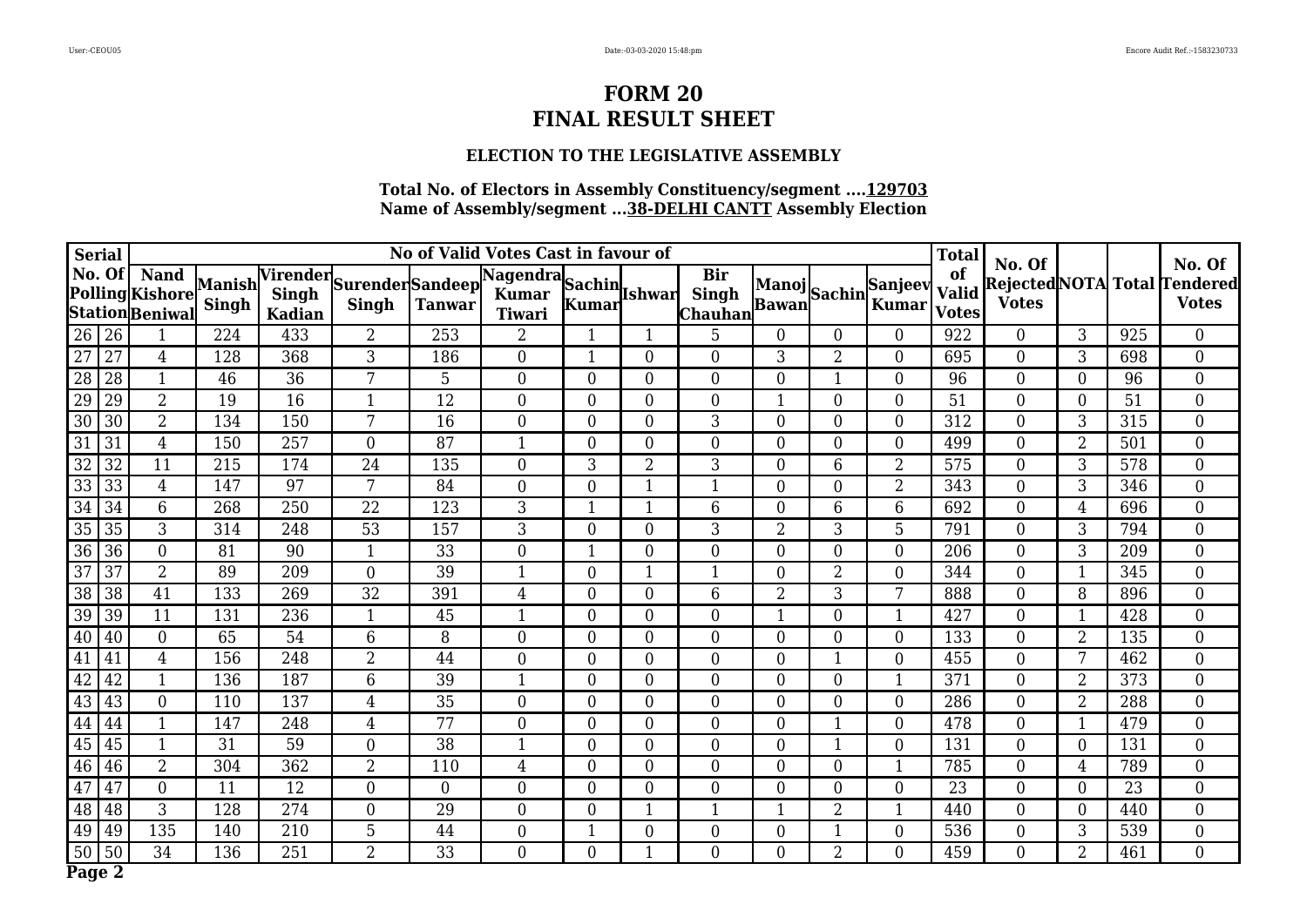### **ELECTION TO THE LEGISLATIVE ASSEMBLY**

| <b>Serial</b> | No of Valid Votes Cast in favour of |                                                          |              |               |                                           |                  |                                         |                  |                  |                                        |                  |                | <b>Total</b>                         |                                    |                        |                | No. Of |                                              |
|---------------|-------------------------------------|----------------------------------------------------------|--------------|---------------|-------------------------------------------|------------------|-----------------------------------------|------------------|------------------|----------------------------------------|------------------|----------------|--------------------------------------|------------------------------------|------------------------|----------------|--------|----------------------------------------------|
| No. Of        |                                     | <b>Nand</b><br>Polling Kishore Manish<br>Station Beniwal | <b>Singh</b> | <b>Kadian</b> | Virender Surender Sandeep<br><b>Singh</b> | <b>Tanwar</b>    | Nagendra Sachin Ishwar<br><b>Tiwari</b> | Kumar            |                  | <b>Bir</b><br><b>Singh</b><br> Chauhan |                  |                | Manoj<br>Bawan Sachin Kumar<br>Kumar | of<br><b>Valid</b><br><b>Votes</b> | No. Of<br><b>Votes</b> |                |        | Rejected NOTA Total Tendered<br><b>Votes</b> |
| 51            | 51                                  | 44                                                       | 371          | 280           | 74                                        | 82               | $\overline{0}$                          | $\overline{2}$   |                  | $\Omega$                               | 0                |                |                                      | 856                                | $\overline{0}$         | 4              | 860    | $\boldsymbol{0}$                             |
| 52            | 52                                  | 10                                                       | 190          | 165           | 43                                        | 46               | $\boldsymbol{0}$                        | $\overline{0}$   | $\overline{0}$   | $\overline{0}$                         | $\overline{0}$   | $\overline{0}$ | $\overline{0}$                       | 454                                | $\overline{0}$         | $\theta$       | 454    | $\boldsymbol{0}$                             |
| 53            | 53                                  | $\boldsymbol{0}$                                         | 115          | 102           | 7                                         | 18               | 0                                       | $\overline{0}$   | $\overline{0}$   | $\overline{0}$                         | $\overline{0}$   | $\Omega$       | $\overline{0}$                       | 242                                | $\mathbf{0}$           | 1              | 243    | $\boldsymbol{0}$                             |
| 54            | 54                                  | 75                                                       | 188          | 291           | 8                                         | 35               | $\boldsymbol{0}$                        | 3                | $\boldsymbol{0}$ | $\overline{0}$                         | $\overline{0}$   | $\overline{2}$ | $\mathbf{1}$                         | 603                                | $\overline{0}$         | 3              | 606    | $\boldsymbol{0}$                             |
| 55            | 55                                  | 208                                                      | 156          | 313           | $\overline{4}$                            | 20               | $\mathbf{1}$                            | $\overline{0}$   | 1                | 1                                      | $\mathbf 1$      | 6              | $\overline{0}$                       | 711                                | $\boldsymbol{0}$       | 5              | 716    | $\boldsymbol{0}$                             |
| 56            | 56                                  | 107                                                      | 121          | 412           | 13                                        | 107              | $\boldsymbol{0}$                        | $\overline{2}$   | 1                | $\mathbf{0}$                           |                  | $\overline{2}$ |                                      | 767                                | $\boldsymbol{0}$       | 3              | 770    | $\overline{0}$                               |
| 57            | 57                                  | 19                                                       | 161          | 107           | $\overline{2}$                            | 40               | $\boldsymbol{0}$                        | $\overline{0}$   | $\boldsymbol{0}$ | $\overline{0}$                         | $\overline{0}$   |                | $\overline{0}$                       | 330                                | $\boldsymbol{0}$       | $\overline{2}$ | 332    | $\overline{0}$                               |
| 58            | $\overline{58}$                     | 24                                                       | 121          | 169           | $\overline{0}$                            | 50               | $\overline{0}$                          | $\overline{0}$   | $\overline{0}$   | $\mathbf{0}$                           | $\overline{0}$   | $\overline{0}$ | $\overline{0}$                       | 364                                | $\overline{0}$         |                | 365    | $\overline{0}$                               |
| 59            | 59                                  | 118                                                      | 154          | 335           | 5                                         | 41               | 1                                       | 13               | $\overline{0}$   | 1                                      | $\overline{0}$   | $\Omega$       |                                      | 669                                | $\overline{0}$         | 3              | 672    | $\overline{0}$                               |
| 60            | 60                                  | $\overline{5}$                                           | 104          | 112           | 29                                        | $\overline{16}$  | $\overline{0}$                          | $\mathbf{0}$     |                  | $\mathbf{0}$                           | $\theta$         | $\Omega$       |                                      | 268                                | $\overline{0}$         | $\theta$       | 268    | $\overline{0}$                               |
| 61            | 61                                  | 149                                                      | 155          | 642           | 26                                        | 57               | $\overline{0}$                          | 16               |                  | $\overline{2}$                         |                  |                | $\Omega$                             | 1050                               | $\overline{0}$         | $\overline{2}$ | 1052   | $\overline{0}$                               |
| 62            | 62                                  | 172                                                      | 134          | 468           | 3                                         | $\overline{33}$  | 3                                       | 42               | $\overline{0}$   | $\mathbf{1}$                           | $\theta$         | $\overline{2}$ | $\overline{4}$                       | 862                                | $\overline{0}$         | 7              | 869    | $\overline{0}$                               |
| 63            | 63                                  | 126                                                      | 109          | 458           | 5                                         | 38               | $\overline{2}$                          | 12               | 3                | 3                                      | 4                | 3              |                                      | 764                                | $\overline{0}$         |                | 765    | $\overline{0}$                               |
| 64            | 64                                  | $\overline{2}$                                           | 186          | 231           | 5                                         | $\overline{42}$  | $\overline{0}$                          | $\mathbf{0}$     | $\overline{0}$   | $\mathbf{0}$                           |                  | 5              | $\overline{0}$                       | 472                                | $\boldsymbol{0}$       | 1              | 473    | $\overline{0}$                               |
| 65            | 65                                  | $\mathbf{0}$                                             | 103          | 120           | $\overline{3}$                            | 11               | $\overline{0}$                          | $\Omega$         | $\overline{0}$   | $\overline{0}$                         |                  | 3              |                                      | 242                                | $\overline{0}$         | $\overline{2}$ | 244    | $\overline{0}$                               |
| 66            | 66                                  | 8                                                        | 145          | 300           | $\overline{3}$                            | $\overline{47}$  | $\overline{0}$                          | $\theta$         | $\overline{0}$   | 3                                      | $\theta$         | 3              | $\Omega$                             | 509                                | $\overline{0}$         |                | 510    | $\overline{0}$                               |
| 67            | 67                                  | $\mathbf{1}$                                             | 4            | 8             | $\overline{0}$                            | $\boldsymbol{0}$ | $\overline{0}$                          | $\Omega$         | $\overline{0}$   | $\overline{0}$                         | $\Omega$         | $\Omega$       | $\overline{0}$                       | 13                                 | $\overline{0}$         | $\Omega$       | 13     | $\overline{0}$                               |
| 68            | 68                                  | $\mathbf{1}$                                             | 162          | 250           | $\overline{2}$                            | $\overline{22}$  | $\boldsymbol{0}$                        |                  |                  | $\overline{0}$                         | $\overline{0}$   | $\overline{2}$ | $\overline{0}$                       | 441                                | $\overline{0}$         |                | 442    | $\overline{0}$                               |
| 69            | 69                                  | $\overline{2}$                                           | 186          | 247           | $\mathbf{1}$                              | 98               | $\mathbf{1}$                            | $\overline{0}$   | $\overline{0}$   | $\overline{0}$                         | $\overline{0}$   | $\overline{2}$ | $\overline{0}$                       | 537                                | $\overline{0}$         | $\overline{2}$ | 539    | $\overline{0}$                               |
| 70            | 70                                  | $\mathbf{1}$                                             | 148          | 128           | $\boldsymbol{0}$                          | 19               | $\boldsymbol{0}$                        | $\overline{0}$   | $\overline{0}$   | $\overline{0}$                         | $\overline{0}$   | $\overline{0}$ | $\overline{0}$                       | 296                                | $\overline{0}$         | 1              | 297    | $\overline{0}$                               |
| 71            | 71                                  | $\overline{4}$                                           | 138          | 163           | $\overline{2}$                            | 33               | $\overline{0}$                          | $\overline{0}$   | $\overline{0}$   | $\overline{0}$                         | -1               | 3              | $\overline{0}$                       | 344                                | $\overline{0}$         | $\overline{0}$ | 344    | $\overline{0}$                               |
| 72            | 72                                  | $\mathbf{1}$                                             | 193          | 220           | $\mathbf{1}$                              | 37               | $\mathbf{1}$                            | $\overline{0}$   | 1                | $\mathbf{0}$                           | $\overline{0}$   | $\overline{0}$ | $\overline{0}$                       | 454                                | $\overline{0}$         | -1             | 455    | $\boldsymbol{0}$                             |
| 73            | 73                                  | $\overline{0}$                                           | 78           | 61            | 9                                         | $\overline{4}$   | 0                                       | $\overline{0}$   | $\overline{0}$   | $\boldsymbol{0}$                       | $\overline{0}$   | $\overline{0}$ | $\overline{0}$                       | 152                                | $\overline{0}$         | $\overline{0}$ | 152    | $\overline{0}$                               |
| 74            | 74                                  | $\overline{0}$                                           | 103          | 135           | 19                                        | 17               | 1                                       | $\boldsymbol{0}$ | $\boldsymbol{0}$ | $\boldsymbol{0}$                       | $\boldsymbol{0}$ | 0              | $\overline{0}$                       | 275                                | $\mathbf{0}$           | 1              | 276    | $\boldsymbol{0}$                             |
| 75            | 75                                  | 1                                                        | 225          | 278           | 5                                         | 48               | $\mathbf{1}$                            |                  | $\overline{0}$   | 2                                      | $\mathbf 1$      | 3              |                                      | 566                                | $\overline{0}$         | 4              | 570    | $\overline{0}$                               |
| Page 3        |                                     |                                                          |              |               |                                           |                  |                                         |                  |                  |                                        |                  |                |                                      |                                    |                        |                |        |                                              |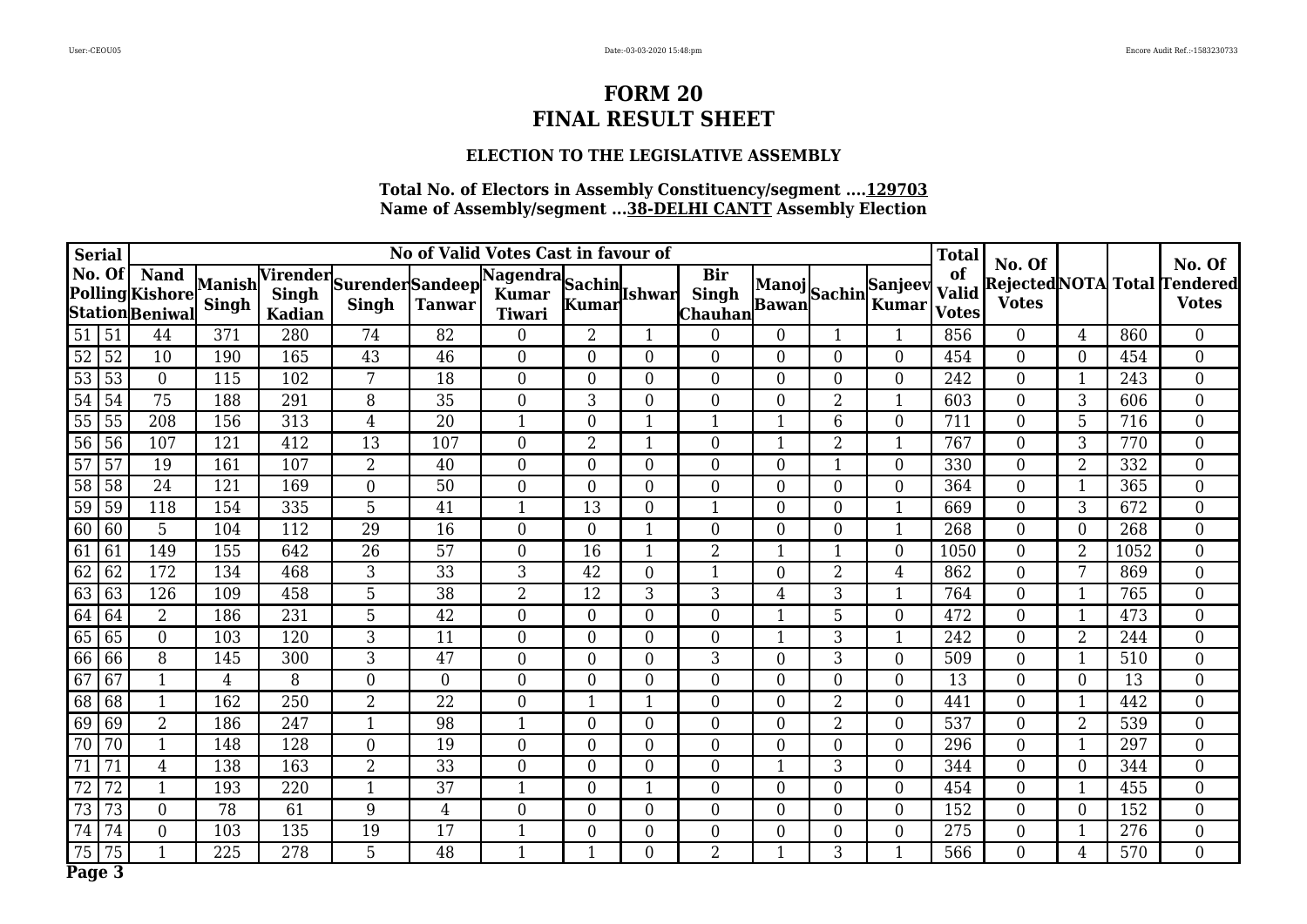### **ELECTION TO THE LEGISLATIVE ASSEMBLY**

| <b>Serial</b>   |                 |                                                         |                  |                 |                                           |               | No of Valid Votes Cast in favour of     |                |                |                                              |                  |                  |                               | <b>Total</b>                       |                        |                  |     | No. Of                                       |
|-----------------|-----------------|---------------------------------------------------------|------------------|-----------------|-------------------------------------------|---------------|-----------------------------------------|----------------|----------------|----------------------------------------------|------------------|------------------|-------------------------------|------------------------------------|------------------------|------------------|-----|----------------------------------------------|
| No. Of          |                 | <b>Nand</b><br>Polling Kishore Manish<br>StationBeniwal | <b>Singh</b>     | <b>Kadian</b>   | Virender Surender Sandeep<br><b>Singh</b> | <b>Tanwar</b> | Nagendra Sachin Ishwar<br><b>Tiwari</b> | Kumar          |                | <b>Bir</b><br><b>Singh</b><br><b>Chauhan</b> | <b>Bawan</b>     |                  | Manoj Sachin Sanjeev<br>Kumar | of<br><b>Valid</b><br><b>Votes</b> | No. Of<br><b>Votes</b> |                  |     | Rejected NOTA Total Tendered<br><b>Votes</b> |
| 76              | 76              | $\overline{0}$                                          | 112              | 81              | $\overline{4}$                            | 12            | $\Omega$                                | $\Omega$       | $\Omega$       | $\theta$                                     | $\Omega$         | $\Omega$         | $\Omega$                      | 209                                | $\overline{0}$         | $\overline{2}$   | 211 | $\overline{0}$                               |
| 77              | 77              | $\mathbf{0}$                                            | 80               | 41              | $\overline{2}$                            | 17            | $\overline{0}$                          | $\theta$       | $\overline{0}$ | $\overline{0}$                               | $\theta$         | $\overline{0}$   | $\Omega$                      | 140                                | $\overline{0}$         | $\overline{0}$   | 140 | $\overline{0}$                               |
| 78              | 78              | $\overline{2}$                                          | 60               | $\overline{56}$ | $5\phantom{.0}$                           | 3             | $\overline{0}$                          | $\Omega$       | $\Omega$       | $\overline{0}$                               | $\Omega$         |                  | $\Omega$                      | 127                                | $\overline{0}$         | $\overline{0}$   | 127 | $\overline{0}$                               |
| 79              | 79              | $\overline{7}$                                          | $\overline{206}$ | 412             | 9                                         | 44            | $\overline{0}$                          | $\Omega$       | $\overline{0}$ | $\mathbf{1}$                                 | $\Omega$         | 3                |                               | 683                                | $\overline{0}$         | $\overline{2}$   | 685 | $\overline{0}$                               |
| $\overline{80}$ | 80              | $\mathbf{1}$                                            | 83               | 127             | 7                                         | 19            | $\Omega$                                | $\Omega$       | $\Omega$       | $\Omega$                                     | $\Omega$         | 1                | $\Omega$                      | 238                                | $\overline{0}$         | $\Omega$         | 238 | $\boldsymbol{0}$                             |
| $\overline{81}$ | 81              | $\mathbf{1}$                                            | 74               | 212             | 3                                         | 181           | $\overline{0}$                          |                | $\Omega$       | $\mathbf{1}$                                 | $\Omega$         | 1                | $\Omega$                      | 474                                | $\overline{0}$         | 7                | 481 | $\boldsymbol{0}$                             |
| 82              | 82              | 3                                                       | 233              | 422             | 5                                         | 66            | 3                                       | 4              |                | $\overline{2}$                               | $\Omega$         | 3                |                               | 743                                | $\overline{0}$         | 1                | 744 | $\boldsymbol{0}$                             |
| 83              | 83              | $\overline{2}$                                          | 139              | 316             | $\overline{2}$                            | 46            | 8                                       | $\Omega$       |                | $\overline{0}$                               | $\Omega$         | 4                |                               | 519                                | $\overline{0}$         | 4                | 523 | $\boldsymbol{0}$                             |
| 84              | 84              | $\mathbf{0}$                                            | 124              | 168             | $6\phantom{1}$                            | 22            | $\mathbf 1$                             | $\Omega$       | $\overline{2}$ | $\overline{0}$                               | $\Omega$         | $\Omega$         | $\Omega$                      | 323                                | $\boldsymbol{0}$       | 3                | 326 | $\overline{0}$                               |
| 85              | 85              | $\mathbf{1}$                                            | 249              | 326             | $\overline{2}$                            | 33            | $\boldsymbol{0}$                        | $\overline{0}$ |                | $\overline{0}$                               | $\Omega$         | $\overline{0}$   | $\overline{0}$                | 612                                | $\boldsymbol{0}$       | 6                | 618 | $\overline{0}$                               |
| 86              | 86              | $\mathbf{1}$                                            | 150              | 354             | $6\phantom{1}$                            | 67            | $\mathbf{1}$                            | $\Omega$       | $\Omega$       | $\overline{0}$                               | $\Omega$         | $\Omega$         |                               | 580                                | $\boldsymbol{0}$       | 4                | 584 | $\overline{0}$                               |
| 87              | 87              | $\overline{2}$                                          | 237              | 268             | 10                                        | 30            | $\overline{0}$                          | $\overline{0}$ | $\overline{0}$ | $\overline{0}$                               | $\overline{0}$   | $\theta$         | $\Omega$                      | 547                                | $\mathbf{0}$           | 5                | 552 | $\overline{0}$                               |
| 88              | 88              | 7                                                       | 250              | 462             | 3                                         | 66            | $\mathbf 1$                             | $\Omega$       | $\Omega$       | $\mathbf{1}$                                 | $\Omega$         | $\overline{2}$   | $\overline{0}$                | 792                                | $\boldsymbol{0}$       | 6                | 798 | $\overline{0}$                               |
| 89              | 89              | $\overline{2}$                                          | 116              | 239             | $\overline{2}$                            | 35            | $\mathbf{1}$                            | $\overline{0}$ | $\overline{2}$ | $\overline{0}$                               |                  | 3                | 2                             | 403                                | $\boldsymbol{0}$       | $\boldsymbol{0}$ | 403 | $\overline{0}$                               |
| 90              | 90              | $\overline{2}$                                          | 174              | 266             | $\,6\,$                                   | 34            | $\overline{0}$                          | $\overline{0}$ | $\overline{0}$ | $\overline{0}$                               | $\overline{0}$   | 1                | $\overline{0}$                | 483                                | $\boldsymbol{0}$       | 4                | 487 | $\overline{0}$                               |
| 91              | 91              | $\overline{8}$                                          | 197              | 369             | $\overline{8}$                            | 99            | $\overline{0}$                          | $\overline{0}$ | $\overline{0}$ | $\overline{0}$                               | $\boldsymbol{0}$ | 1                | $\overline{0}$                | 682                                | $\boldsymbol{0}$       | $\overline{2}$   | 684 | $\overline{0}$                               |
| 92              | 92              | $\mathbf{1}$                                            | 150              | 244             | $\mathbf{1}$                              | 30            | $\overline{0}$                          | $\Omega$       |                | $\overline{0}$                               |                  | 1                |                               | 430                                | $\boldsymbol{0}$       | $\overline{2}$   | 432 | $\overline{0}$                               |
| $\overline{93}$ | $\overline{93}$ | $\mathbf{0}$                                            | $\overline{271}$ | 445             | $\overline{9}$                            | 73            | $\boldsymbol{0}$                        | $\overline{0}$ |                | $\mathbf{1}$                                 |                  | 1                | $\overline{0}$                | 802                                | $\boldsymbol{0}$       | 6                | 808 | $\overline{0}$                               |
| 94              | 94              | $\overline{2}$                                          | 209              | 291             | 30                                        | 97            | 1                                       |                | $\Omega$       | $\overline{0}$                               |                  | 2                | $\overline{0}$                | 634                                | $\boldsymbol{0}$       | 5                | 639 | $\overline{0}$                               |
| 95              | 95              | $\overline{11}$                                         | 183              | 483             | 35                                        | 57            | 1                                       | $\overline{0}$ |                | $\mathbf{1}$                                 |                  | 1                | 2                             | 776                                | $\boldsymbol{0}$       | $\overline{2}$   | 778 | $\overline{0}$                               |
| 96              | 96              | $\mathbf{0}$                                            | 147              | 250             | $\mathbf{1}$                              | 16            | $\overline{2}$                          | $\Omega$       | $\Omega$       | $\overline{0}$                               | $\Omega$         | $\overline{2}$   | $\overline{0}$                | 418                                | $\boldsymbol{0}$       | $\overline{2}$   | 420 | $\overline{0}$                               |
| 97              | 97              | $\mathbf{1}$                                            | 122              | 206             | $\overline{4}$                            | 20            | $\overline{0}$                          | $\overline{0}$ | $\overline{0}$ | $\boldsymbol{0}$                             | $\overline{0}$   | 2                | $\overline{0}$                | 355                                | $\boldsymbol{0}$       | 1                | 356 | $\overline{0}$                               |
| 98              | 98              | $\mathbf{1}$                                            | 103              | 186             | 7                                         | 20            | $\overline{0}$                          | $\overline{0}$ | 0              | $\overline{0}$                               | $\overline{0}$   | $\overline{0}$   | $\overline{0}$                | 317                                | $\boldsymbol{0}$       | $\overline{0}$   | 317 | $\overline{0}$                               |
| 99              | 99              | $\mathbf{1}$                                            | 181              | 357             | $\mathbf{1}$                              | 20            | 0                                       |                | 0              | $\boldsymbol{0}$                             | $\mathbf{0}$     | $\boldsymbol{0}$ | $\overline{0}$                | 561                                | $\boldsymbol{0}$       | 8                | 569 | $\overline{0}$                               |
| l 00 <b>l</b> 1 | 100             | $\overline{0}$                                          | 165              | 300             | 1                                         | 17            | $\overline{0}$                          | $\overline{0}$ |                | $\overline{0}$                               | $\overline{0}$   | $\overline{0}$   | $\overline{0}$                | 484                                | $\overline{0}$         | 5                | 489 | $\overline{0}$                               |
| Page 4          |                 |                                                         |                  |                 |                                           |               |                                         |                |                |                                              |                  |                  |                               |                                    |                        |                  |     |                                              |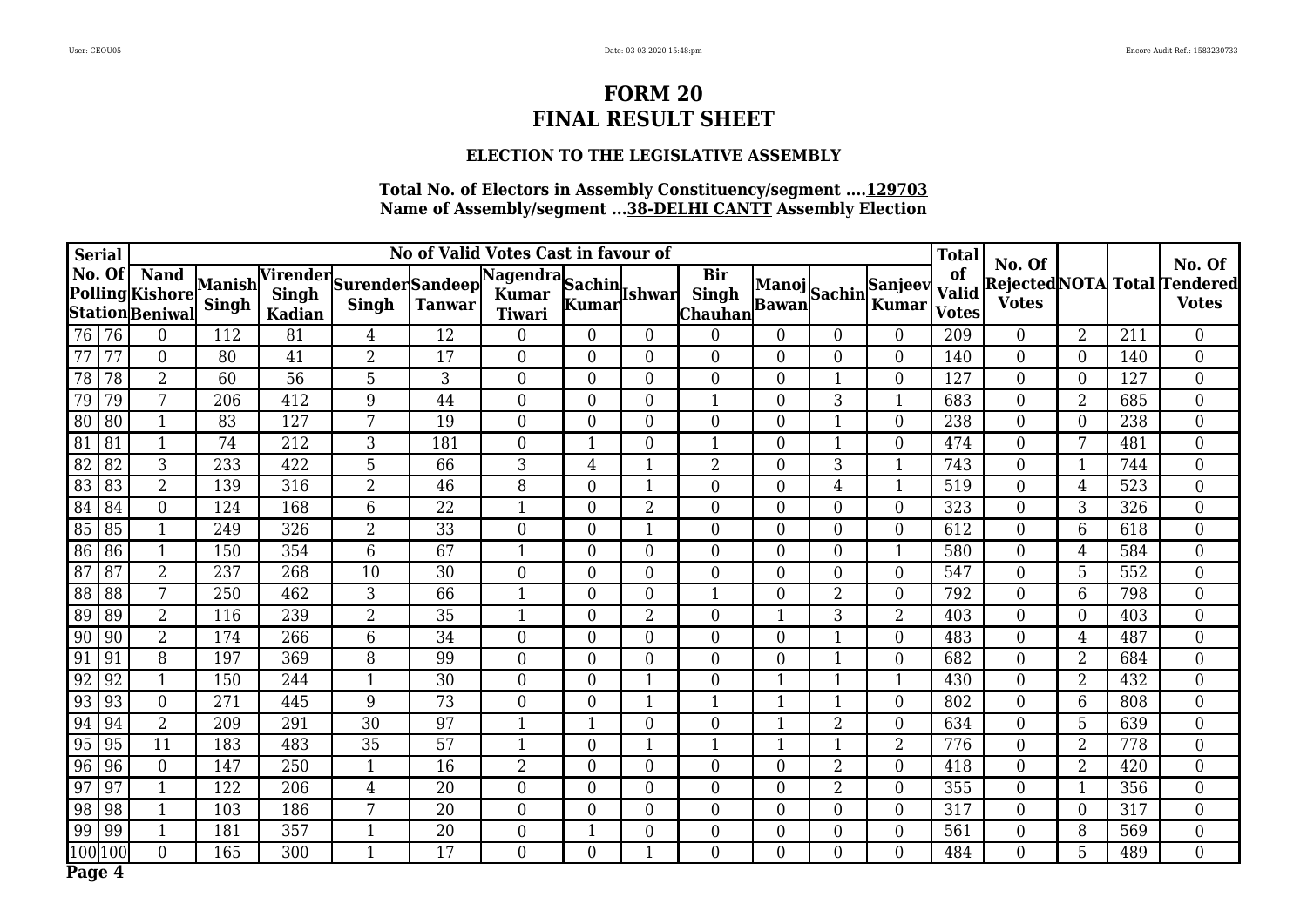### **ELECTION TO THE LEGISLATIVE ASSEMBLY**

| <b>Serial</b>                                    | No of Valid Votes Cast in favour of                      |       |               |                                           |                 |                                         |                  |                |                             |                |                |                             | <b>Total</b>                       | No. Of           |                  |       | No. Of                                       |
|--------------------------------------------------|----------------------------------------------------------|-------|---------------|-------------------------------------------|-----------------|-----------------------------------------|------------------|----------------|-----------------------------|----------------|----------------|-----------------------------|------------------------------------|------------------|------------------|-------|----------------------------------------------|
| No. Of                                           | <b>Nand</b><br>Polling Kishore Manish<br>Station Beniwal | Singh | <b>Kadian</b> | Virender Surender Sandeep<br><b>Singh</b> | <b>Tanwar</b>   | Nagendra Sachin Ishwar<br><b>Tiwari</b> | Kumar            |                | <b>Bir</b><br>Chauhan Bawan |                |                | Manoj<br>Rawan Sachin Kumar | of<br><b>Valid</b><br><b>Votes</b> | <b>Votes</b>     |                  |       | Rejected NOTA Total Tendered<br><b>Votes</b> |
| 101 101                                          | 3                                                        | 90    | 268           | $\mathbf{0}$                              | 74              | $\overline{0}$                          | $\boldsymbol{0}$ |                | $\boldsymbol{0}$            | $\overline{0}$ | $\overline{0}$ | $\overline{2}$              | 438                                | $\boldsymbol{0}$ | $\overline{2}$   | 440   | $\boldsymbol{0}$                             |
| 102 102                                          | 21                                                       | 180   | 317           | 14                                        | 101             | 3                                       | 1                | 2              | $\mathbf{1}$                | 1              | 4              | 3                           | 648                                | $\mathbf{0}$     | 6                | 654   | $\overline{0}$                               |
| 103 103                                          | 25                                                       | 154   | 395           | 9                                         | 87              | 1                                       | 1                | 0              | $\overline{2}$              | $\Omega$       | 3              |                             | 678                                | $\overline{0}$   | 1                | 679   | $\overline{0}$                               |
| 104104                                           | $\overline{22}$                                          | 232   | 437           | 14                                        | 113             | $\overline{0}$                          | $\mathbf 1$      | 3              | $\overline{2}$              | 1              | 8              | $\Omega$                    | 833                                | $\overline{0}$   | 1                | 834   | $\overline{0}$                               |
| 105105                                           | 42                                                       | 249   | 360           | 20                                        | 85              | $\overline{0}$                          | $\overline{0}$   |                | $\mathbf{1}$                |                | 5              | 3                           | 767                                | $\overline{0}$   | 3                | 770   | $\boldsymbol{0}$                             |
| 106 106                                          | 25                                                       | 216   | 433           | 7                                         | 60              | $\mathbf{1}$                            | $\overline{0}$   |                | 1                           | $\Omega$       | $\overline{2}$ | $\mathbf{1}$                | 747                                | $\overline{0}$   | 5                | 752   | $\overline{0}$                               |
| 107 107                                          | 31                                                       | 241   | 532           | 6                                         | 199             | $\overline{0}$                          | 1                | $\overline{2}$ | 4                           | $\theta$       | 6              | 3                           | 1025                               | $\overline{0}$   | 3                | 1028  | $\overline{0}$                               |
| 108 108                                          | 1                                                        | 125   | 237           | 11                                        | 16              | $\overline{0}$                          | $\Omega$         |                | $\overline{0}$              | $\Omega$       | 0              |                             | 392                                | $\overline{0}$   | 4                | 396   | $\boldsymbol{0}$                             |
| 109 109                                          | 3                                                        | 200   | 305           | 11                                        | 31              | $\overline{0}$                          | $\overline{0}$   |                | $\overline{0}$              | $\Omega$       | $\overline{2}$ |                             | 554                                | $\mathbf{0}$     | 3                | 557   | $\overline{0}$                               |
| 110 110                                          | $\mathbf{1}$                                             | 171   | 386           | 6                                         | 27              | $\mathbf{1}$                            | $\Omega$         | $\Omega$       | $\theta$                    | $\Omega$       | 0              | $\Omega$                    | 592                                | $\theta$         | $\overline{2}$   | 594   | $\overline{0}$                               |
| 111111                                           | $\mathbf 1$                                              | 175   | 279           | 7                                         | 33              | $\overline{0}$                          | $\overline{0}$   |                | $\overline{0}$              | $\Omega$       |                | $\Omega$                    | 497                                | $\overline{0}$   | 1                | 498   | $\boldsymbol{0}$                             |
| 12112                                            | 3                                                        | 58    | 186           | $\mathbf{0}$                              | 15              | $\boldsymbol{0}$                        | $\boldsymbol{0}$ | 0              | $\overline{0}$              | $\overline{0}$ | 0              | $\overline{0}$              | 262                                | $\boldsymbol{0}$ | $\boldsymbol{0}$ | 262   | $\boldsymbol{0}$                             |
| 113113                                           | 3                                                        | 89    | 268           | 8                                         | 24              | $\mathbf{1}$                            | $\overline{0}$   | $\overline{0}$ | $\overline{0}$              | $\overline{0}$ | $\overline{0}$ | $\mathbf{1}$                | 394                                | $\boldsymbol{0}$ | 1                | 395   | $\overline{0}$                               |
| 114114                                           | $\overline{2}$                                           | 250   | 454           | 17                                        | 52              | $\overline{0}$                          | $\overline{0}$   | $\Omega$       | $\overline{0}$              | $\overline{0}$ | -1             | $\theta$                    | 776                                | $\overline{0}$   | 4                | 780   | $\overline{0}$                               |
| 115 115                                          | $\overline{2}$                                           | 213   | 518           | $\overline{5}$                            | $\overline{25}$ | $\mathbf{1}$                            | $\overline{0}$   | $\Omega$       | $\theta$                    | 1              | 0              | $\overline{3}$              | 768                                | $\theta$         | 10               | 778   | $\overline{0}$                               |
| <b>Total</b><br><b>EVM</b><br><b>Votes</b>       | 1822                                                     | 18259 | 28880         | 904                                       | 7923            | 81                                      | 127              | 47             | 84                          | 36             | 161            | 73                          | 58397                              | $\bf{0}$         | 276              | 58673 | $\bf{0}$                                     |
| Total<br>Postal<br><b>Ballot</b><br><b>Votes</b> | $\mathbf{1}$                                             | 122   | 91            | 4                                         | 31              | $\overline{0}$                          | $\overline{0}$   | 0              | $\overline{0}$              | $\overline{0}$ | 0              | $\Omega$                    | 249                                | 68               | 4                | 321   | $\boldsymbol{0}$                             |
| <b>Total</b><br><b>Votes</b><br><b>Polled</b>    | 1823                                                     | 18381 | 28971         | 908                                       | 7954            | 81                                      | 127              | 47             | 84                          | 36             | <b>161</b>     | 73                          | 58646                              | 68               | 280              | 58994 | $\bf{0}$                                     |